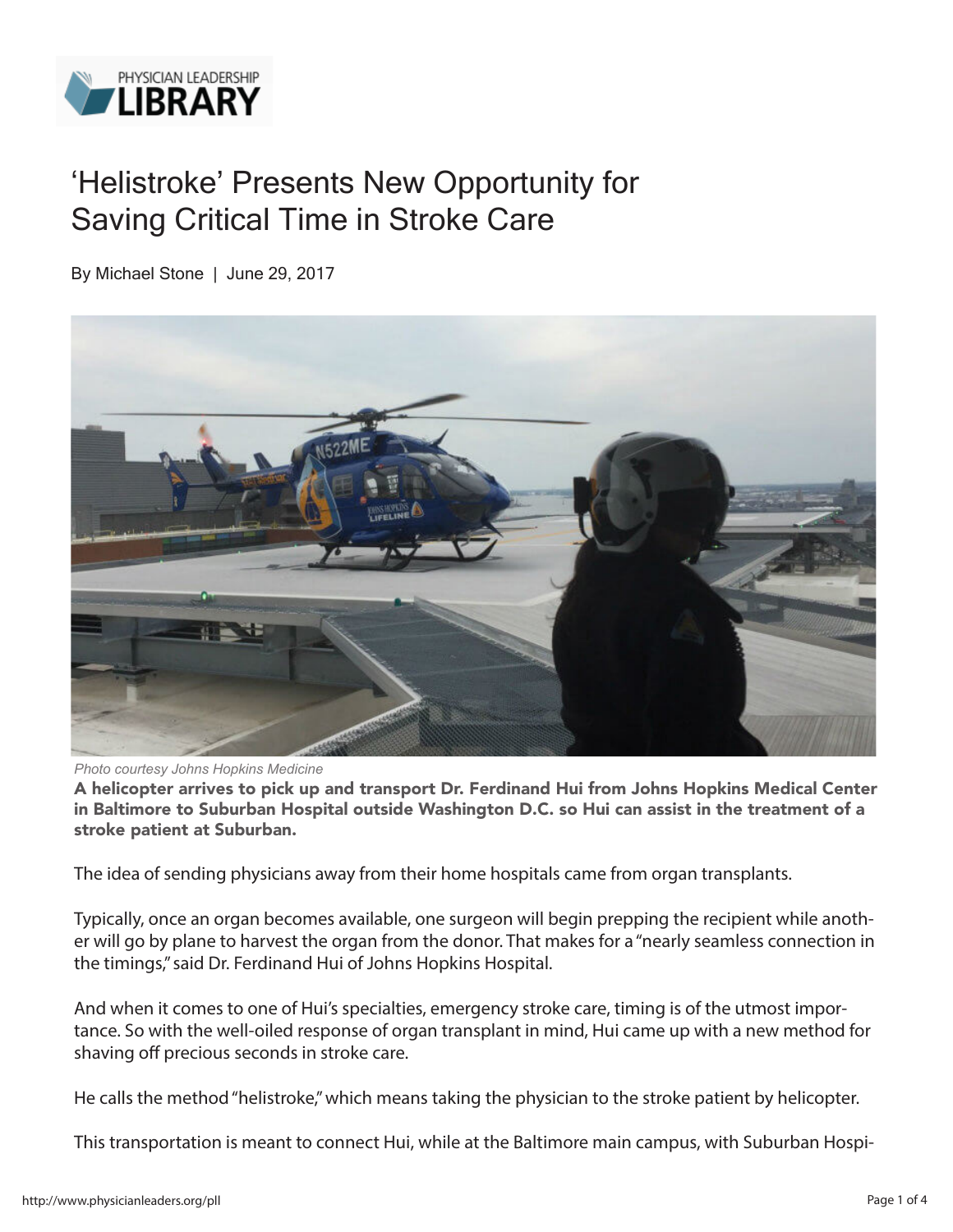tal, a satellite facility about an hour away. Suburban needs Hui to care for its stroke patients because it doesn't yet have fully prepared specialists who can treat from start to finish.

In a helicopter, Hui gets from A to B in slightly less than 20, shaving off about two-thirds of the time he'd need in a vehicle.

An alternative, bringing the Suburban patient to Johns Hopkins by helicopter, isn't as rapid because she or he needs to be moved to a helicopter, set up in it for monitoring, flown (after already being transported by vehicle to Suburban), and then set up again at the new facility.

"If you fly all of the patients into the one center that can do it, you're probably going to have a lot of patients not treatable by the time they get there," Hui said. "Whereas if you have a robust helicopter coverage system — and a bunch of crazy doctors that are willing to fly — they'll probably get a better outcome for these patients."

Along with time, money is saved in the doctor-to-patient scenario.

When the patient is flown to the doctor, Hui said, transportation costs 50-plus percent more because of the monitoring equipment and nurse needed in the helicopter.

"As it turns out, it's not that expensive," he said of himself being flown between facilities. "It's just transporting a doctor."

Hui gave the helistroke process a try in January, when a patient having a severe stroke was identified at Suburban. The findings from the resulting single-patient study were published in May in the Journal of Neurointerventional Surgery.

The study documents the treatment timeline:

11:12 a.m.: Suburban identifies patient as having a severe stroke.

11:46-11:58 a.m.: CT scans performed of patient's blood vessels and brain. (The two major forms of stroke are: ischemic, which is caused by a clot blocking a blood vessel to the brain and is by far the most common, and hemorrhagic, which is caused by a vessel rupturing and bleeding into the brain. Because each requires different care, scans help determine the stroke type and thus the treatment route.)

12:07 p.m.: Hui notified at Johns Hopkins Hospital of the patient, who's having an ischemic stroke.

12:13 p.m.: Johns Hopkins Lifeline, the helicopter service, notified and then receives weather clearance for takeoff.

1:07 p.m.: Hui inserts catheter into blood vessel in patient's groin shortly after arriving at Suburban via helicopter. (This treatment technique, for ischemic-stroke patients, involves sending the catheter toward the blood clot by threading it through blood vessels and administering clot-dispersing drugs, called thrombolytics, into the catheter.)

1:41 p.m.: The catheter treatment is completed.

In most cases, for thrombolytics to be effective, they should be given within 180 minutes of a stroke, but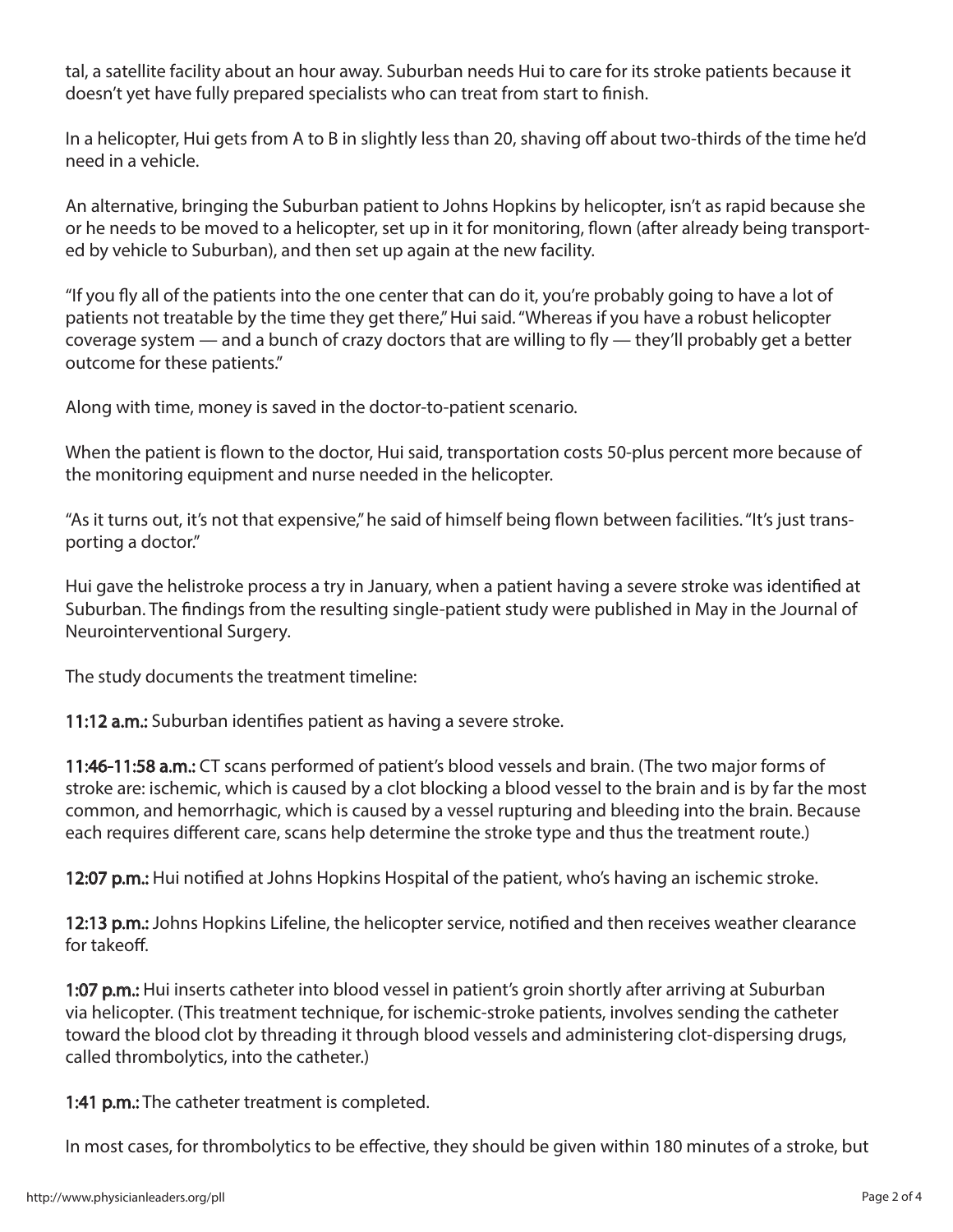best results have been found to come within 90 to 100 minutes. From Suburban identifying the stroke to Hui finishing the catheter, treatment took 115 minutes.

Within those 115 minutes, the time between decision to treat and groin puncture was 43 minutes, and the time between the decision and groin closure was 77 minutes.

These times are comparable with those at systems in which patients aren't transferred from one facility to another, Johns Hopkins says.

In other words, Hui being flown to Suburban didn't add to the treatment time. This is because one provider was completing the preparatory procedures with the stroke patient while Hui made his way over — just like with the preparing and the retrieving physicians in organ transplant.

"By the time … the stroke interventionist gets to the patient, you'll already have done a lot of the logistical work that gets them [prepared]," he said. "So in fact, what we found is that the timings are actually very similar to no transfer at all."

Though the Federal Aviation Administration couldn't find a reason to not allow Hui's transport in general, he would have to remain grounded during bad weather. He described this as the biggest limitation in the method.

Another hurdle is the inability to use an ambulance as a backup: Maryland's ambulance regulators said Hui, as a non-patient, couldn't use the vehicle for simply transportation.

But Hui said him flying to Suburban is meant as a short-term solution at the hospital, which plans to eventually offer 24-hour stroke care on its own once current staffing is trained in all aspects of treatment.

John Hopkins' efforts have generated at least a little buzz: Another U.S. center has shown interest in helistroke, and a major one in China is also evaluating, Hui said.

But whether flying physicians or any other time-saving technique in stroke response can be implemented at any hospital is highly dependent on a multitude of factors, said Dr. Robert Brown, a neurologist and the chair of the Division of Stroke and Cerebrovascular Disease at the Mayo Clinic.

Those factors include: the geographic location of the major center and any satellite facilities, whether the patient is in a rural or urban area, hospital staffing, transportation options, and other available resources.

In the end, though stroke-response technology is quite advanced, there's no one-size-fits-all solution when it comes to transportation, decision-making, and administering care, Brown said.

Two other time-lessening methods being implemented at other hospitals are "telestroke" — which uses an audio-video feed (in general known as telemedicine) to connect a stroke specialist with the onsite provider and the patient — and care directly from the responding ambulance.

Such ambulances are equipped with small CT scanners for patient evaluation and are prepared to give thrombolytics through the arm (rather than via the groin, which is more targeted but requires a specialist), Brown said.